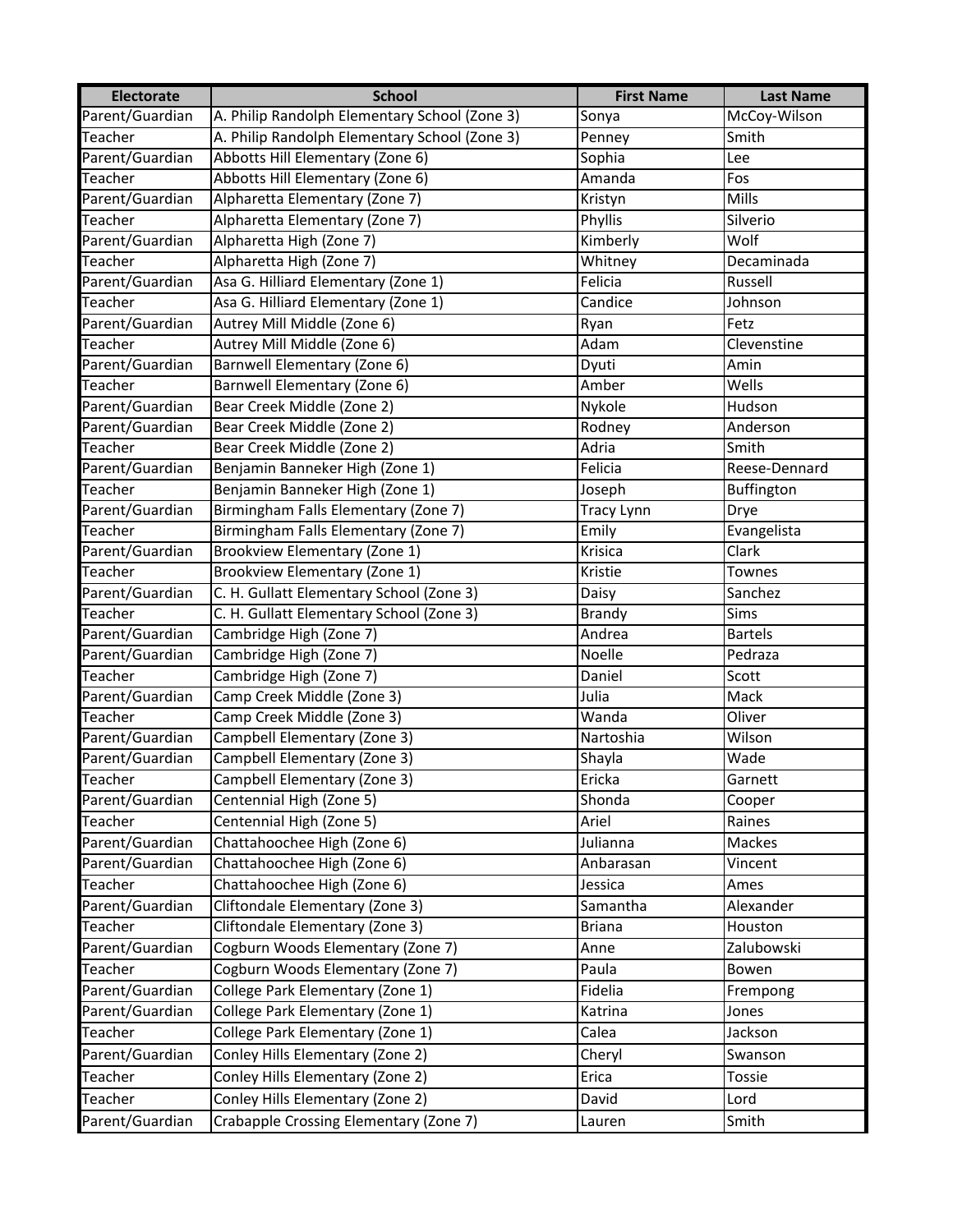| Teacher         | Crabapple Crossing Elementary (Zone 7)        | Susan                  | Huey             |
|-----------------|-----------------------------------------------|------------------------|------------------|
| Parent/Guardian | Crabapple Middle (Zone 5)                     | Stacy                  | Perlman          |
| Parent/Guardian | Crabapple Middle (Zone 5)                     | Elizabeth              | Caspermeyer      |
| Teacher         | Crabapple Middle (Zone 5)                     | Christine              | Davidson         |
| Parent/Guardian | Creek View Elementary (Zone 7)                | <b>Bharath Chandar</b> | Godera           |
| Teacher         | Creek View Elementary (Zone 7)                | Alyssa                 | Reffett          |
| Parent/Guardian | Creekside High (Zone 2)                       | Ciamaruel              | Fears            |
| Parent/Guardian | Dolvin Elementary (Zone 6)                    | Mark                   | Norman           |
| Parent/Guardian | Dolvin Elementary (Zone 6)                    | Holly                  | Warner           |
| Teacher         | Dolvin Elementary (Zone 6)                    | Katelyn                | Cameron          |
| Parent/Guardian | Dunwoody Springs Elementary Charter (Zone 4)  | Ashley                 | <b>Brodkin</b>   |
| Parent/Guardian | Dunwoody Springs Elementary Charter (Zone 4)  | Catie                  | O'Hare           |
| Teacher         | Dunwoody Springs Elementary Charter (Zone 4)  | Margaret (Maggie)      | O'Brien          |
| Parent/Guardian | Elkins Pointe Middle (Zone 5)                 | Kristen                | Sullivan         |
| Parent/Guardian | Elkins Pointe Middle (Zone 5)                 | Julie                  | Kruzic           |
| Teacher         | Elkins Pointe Middle (Zone 5)                 | Seth                   | Gamba            |
| Parent/Guardian | Esther Jackson Elementary School (Zone 5)     | Laura                  | Kirby            |
| Teacher         | Esther Jackson Elementary School (Zone 5)     | Lisa                   | MacMillan        |
| Parent/Guardian | Evoline C. West Elementary School (Zone 2)    | Shanice                | Anthony          |
| Parent/Guardian | Evoline C. West Elementary School (Zone 2)    | Patrice                | <b>Burton</b>    |
| Teacher         | Evoline C. West Elementary School (Zone 2)    | Pamela                 | McCoy            |
| Parent/Guardian | Feldwood Elementary (Zone 1)                  | Takoya                 | Frazier          |
| Parent/Guardian | Feldwood Elementary (Zone 1)                  | Patrena                | Martin-Williams  |
| Teacher         | Feldwood Elementary (Zone 1)                  | Keith                  | Stamps           |
| Parent/Guardian | Findley Oaks Elementary (Zone 6)              | Nicholas               | <b>Bailey</b>    |
| Teacher         | Findley Oaks Elementary (Zone 6)              | Jennifer               | Fried            |
| Parent/Guardian | Hamilton E. Holmes Elementary School (Zone 2) | Kyshima                | Clarke           |
| Teacher         | Hamilton E. Holmes Elementary School (Zone 2) | Treneka                | Christian        |
| Parent/Guardian | Hapeville Elementary (Zone 2)                 | Tyler                  | Tarwater         |
| Teacher         | Hapeville Elementary (Zone 2)                 | Davetta                | Cantrell Laster  |
| Parent/Guardian | Haynes Bridge Middle (Zone 5)                 | Katherine              | Koetter          |
| Parent/Guardian | Haynes Bridge Middle (Zone 5)                 | Louis                  | Erste            |
| Teacher         | Haynes Bridge Middle (Zone 5)                 | Kimberly               | Lipscomb         |
| Parent/Guardian | Heards Ferry Elementary (Zone 4)              | Meredith               | Camp             |
| Teacher         | Heards Ferry Elementary (Zone 4)              | Ellen                  | LeSaicherre      |
| Parent/Guardian | Hembree Springs Elementary (Zone 5)           | Jennifer               | Mauney           |
| Teacher         | Hembree Springs Elementary (Zone 5)           | Jordan                 | DeLee            |
| Parent/Guardian | Heritage Elementary (Zone 1)                  | Jerri                  | Reid             |
| Teacher         | Heritage Elementary (Zone 1)                  | Mae                    | Maddox           |
| Parent/Guardian | High Point Elementary (Zone 4)                | Nicole                 | Hudson           |
| Parent/Guardian | High Point Elementary (Zone 4)                | Dhaval                 | Desai            |
| Teacher         | High Point Elementary (Zone 4)                | Meganne                | Eldredge-Ellis   |
| Parent/Guardian | Hillside Elementary (Zone 5)                  | Erin                   | <b>Stallings</b> |
| Teacher         | Hillside Elementary (Zone 5)                  | Jennifer               | Lawson           |
| Parent/Guardian | Holcomb Bridge Middle (Zone 5)                | Rachael                | Lee              |
| Parent/Guardian | Holcomb Bridge Middle (Zone 5)                | Paola                  | Lopez            |
| Teacher         | Holcomb Bridge Middle (Zone 5)                | Maureen                | Hetrick          |
| Parent/Guardian | Hopewell Middle (Zone 7)                      | <b>Bridgit</b>         | Motes            |
| Teacher         | Hopewell Middle (Zone 7)                      | Chloe                  | Combs            |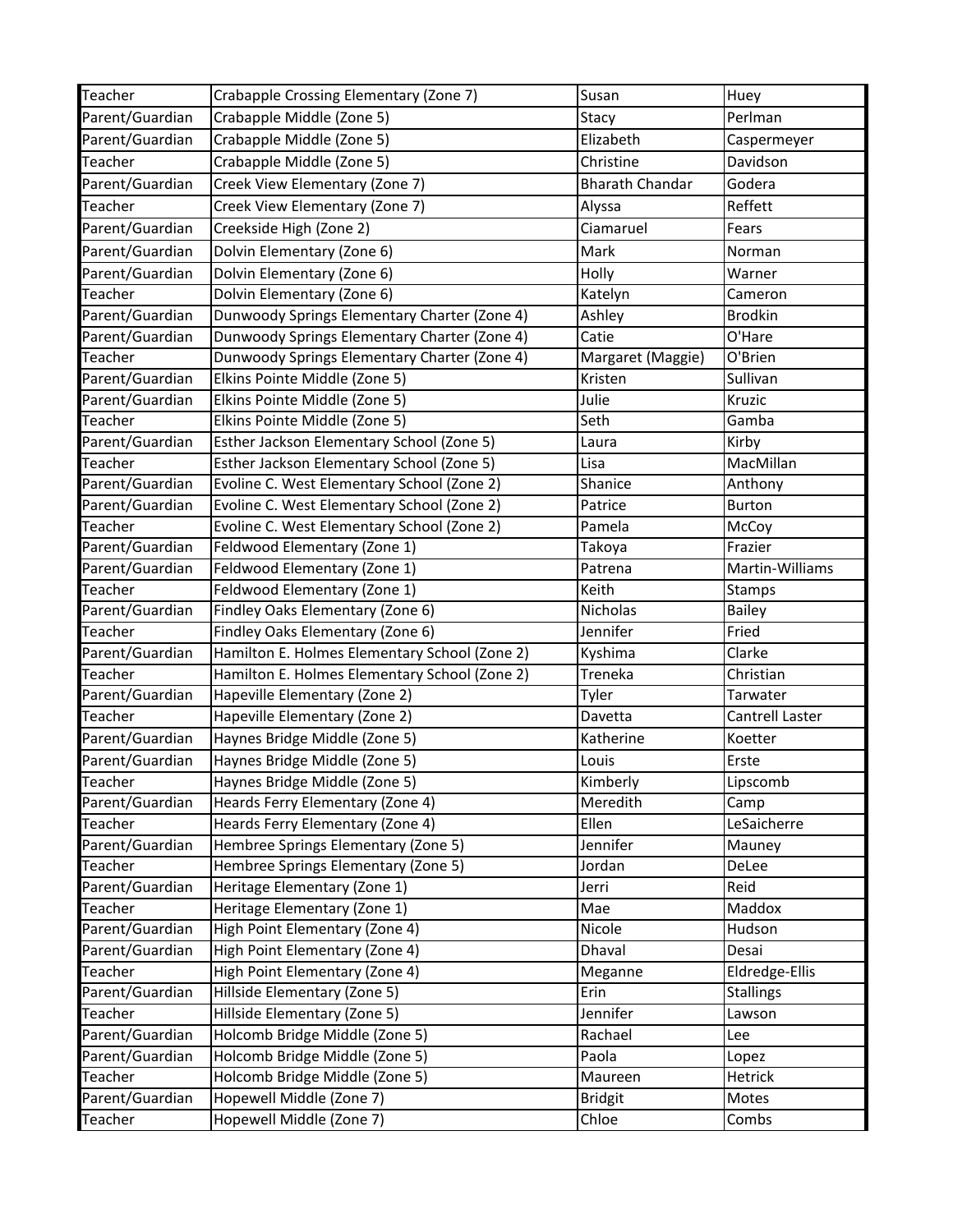| Parent/Guardian | Ison Springs Elementary (Zone 4)           | Katrina      | van den Brand    |
|-----------------|--------------------------------------------|--------------|------------------|
| Parent/Guardian | Ison Springs Elementary (Zone 4)           | Deshaun      | Wells            |
| Teacher         | Ison Springs Elementary (Zone 4)           | Mykel        | Arnold           |
| Parent/Guardian | Johns Creek High (Zone 6)                  | Justin       | Hou              |
| Parent/Guardian | Johns Creek High (Zone 6)                  | Courtney     | Hester           |
| Teacher         | Johns Creek High (Zone 6)                  | Paul         | Belongie         |
| Parent/Guardian | Lake Forest Elementary (Zone 4)            | Melanie      | Lerner           |
| Parent/Guardian | Lake Forest Elementary (Zone 4)            | Jose O.      | Gonzalez-Sanchez |
| <b>Teacher</b>  | Lake Forest Elementary (Zone 4)            | Megan        | Kalany           |
| Parent/Guardian | Lake Windward Elementary (Zone 7)          | Cassie       | Arnold           |
| Teacher         | Lake Windward Elementary (Zone 7)          | Kristen      | McNeely          |
| Parent/Guardian | Langston Hughes High School (Zone 3)       | Njeri        | Maldonado        |
| Parent/Guardian | Langston Hughes High School (Zone 3)       | Kenae        | Rucker-Stevens   |
| Teacher         | Langston Hughes High School (Zone 3)       | Slone        | Malone           |
| Parent/Guardian | Liberty Point Elementary (Zone 3)          | Lakiesha     | Mitchell         |
| Teacher         | Liberty Point Elementary (Zone 3)          | Amy          | Smith            |
| Parent/Guardian | Love T. Nolan Elementary School (Zone 1)   | Shane        | Crawford         |
| Teacher         | Love T. Nolan Elementary School (Zone 1)   | Kendall      | Scott            |
| Parent/Guardian | Manning Oaks Elementary (Zone 7)           | Stacey       | Thomas           |
| Teacher         | Manning Oaks Elementary (Zone 7)           | Noorulain    | Syed             |
| Parent/Guardian | Mary M. Bethune Elementary School (Zone 1) | Whitney      | White            |
| Parent/Guardian | Mary M. Bethune Elementary School (Zone 1) | Kareem       | Anderson         |
| Teacher         | Mary M. Bethune Elementary School (Zone 1) | Michole      | Gibson           |
| Teacher         | McNair Middle (Zone 1)                     | Chenita      | Davis            |
| Parent/Guardian | Medlock Bridge Elementary (Zone 6)         | Terri        | Bryant           |
| Parent/Guardian | Medlock Bridge Elementary (Zone 6)         | Sylvia       | Luu              |
| Teacher         | Medlock Bridge Elementary (Zone 6)         | Susan        | DeMint           |
| Parent/Guardian | Milton High (Zone 7)                       | Kristen      | Luther           |
| Teacher         |                                            |              | Marsh            |
|                 | Milton High (Zone 7)                       | Alex         |                  |
| Parent/Guardian | Mimosa Elementary (Zone 5)                 | Glenda       | Sanchez          |
| Teacher         | Mimosa Elementary (Zone 5)                 | Lindsey      | Gooden           |
| Parent/Guardian | Mountain Park Elementary (Zone 5)          | Erica        | Lowman           |
| Parent/Guardian | Mountain Park Elementary (Zone 5)          | Ashley       | Macken           |
| Teacher         | Mountain Park Elementary (Zone 5)          | Sherri       | <b>Beckwith</b>  |
| Parent/Guardian | New Prospect Elementary (Zone 7)           | Sweta        | Pandey           |
| Teacher         | New Prospect Elementary (Zone 7)           | Kristin      | Fullerton        |
| Parent/Guardian | North Springs High (Zone 4)                | Tashema      | Atkinson         |
| Teacher         | North Springs High (Zone 4)                | Camillo      | Lupiani          |
| Parent/Guardian | Northview High (Zone 6)                    | <b>Bruce</b> | Shen             |
| Teacher         | Northview High (Zone 6)                    | Michael      | Williams         |
| Parent/Guardian | Northwestern Middle (Zone 7)               | Elizabeth    | Biviano          |
| Parent/Guardian | Northwestern Middle (Zone 7)               | Candice      | Selby            |
| Teacher         | Northwestern Middle (Zone 7)               | Kimberley    | Reed             |
| Parent/Guardian | Northwood Elementary (Zone 5)              | Nicki        | Hubbard          |
| Teacher         | Northwood Elementary (Zone 5)              | Suzanne      | Wiley            |
| Parent/Guardian | Oakley Elementary (Zone 2)                 | Yannis       | Mitchell         |
| Teacher         | Oakley Elementary (Zone 2)                 | Whitney      | Redd             |
| Parent/Guardian | Ocee Elementary (Zone 6)                   | Jim          | Hand             |
|                 |                                            |              |                  |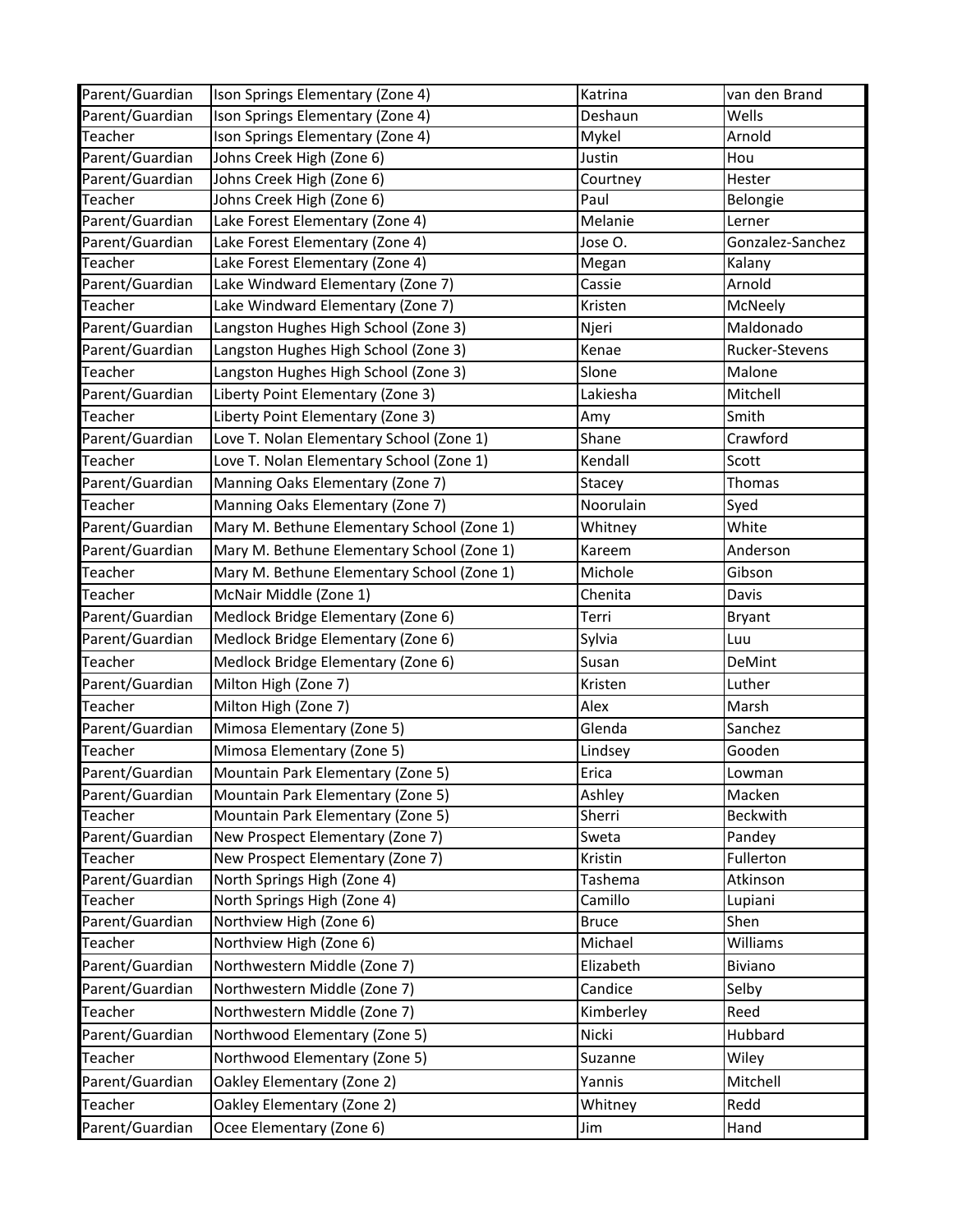| Parent/Guardian | Ocee Elementary (Zone 6)                  | Meghan          | Teska                |
|-----------------|-------------------------------------------|-----------------|----------------------|
| Teacher         | Ocee Elementary (Zone 6)                  | Paige           | Smotherman           |
| Parent/Guardian | Palmetto Elementary (Zone 2)              | Diandra         | Warrington           |
| Parent/Guardian | Palmetto Elementary (Zone 2)              | Siedah          | Richardson           |
| Teacher         | Palmetto Elementary (Zone 2)              | Victoria        | Cherry               |
| Parent/Guardian | Parklane Elementary (Zone 2)              | Enedina         | Gatica               |
| Teacher         | Parklane Elementary (Zone 2)              | Jacory          | Bernard              |
| Parent/Guardian | Paul D. West Middle School (Zone 2)       | Iris            | Benitez              |
| Teacher         | Paul D. West Middle School (Zone 2)       | Norman W        | West                 |
| Parent/Guardian | Renaissance Elementary (Zone 3)           | Todd            | Lindahl              |
| Parent/Guardian | Renaissance Elementary (Zone 3)           | Christopher     | Harden               |
| Teacher         | Renaissance Elementary (Zone 3)           | Jalynn          | <b>Truss</b>         |
| Parent/Guardian | Renaissance Middle (Zone 3)               | Carole          | Swearingen           |
| Parent/Guardian | Renaissance Middle (Zone 3)               | Patti           | Davis-Smith          |
| Teacher         | Renaissance Middle (Zone 3)               | Henrietta       | Mitchell             |
| Parent/Guardian | Ridgeview Charter Middle (Zone 4)         | Ellen           | Woodard              |
| Teacher         | Ridgeview Charter Middle (Zone 4)         | Charlane        | Suarez (Walley)      |
| Parent/Guardian | River Eves Elementary (Zone 5)            | Katrina         | Betty                |
| Teacher         | River Eves Elementary (Zone 5)            | Mary (Kathy)    | Pace                 |
| Parent/Guardian | River Trail Middle (Zone 6)               | <b>Brett</b>    | Herrick              |
| Parent/Guardian | River Trail Middle (Zone 6)               | Yingying        | Fang                 |
| Teacher         | River Trail Middle (Zone 6)               | Susan           | DeLong               |
| Parent/Guardian | Riverwood High (Zone 4)                   | Ana B           | Alvarado Gomez       |
| Teacher         | Riverwood High (Zone 4)                   | Joshua          | Shuster              |
| Parent/Guardian | Roswell High (Zone 5)                     | Amy             | <b>Jeffs</b>         |
| Parent/Guardian | Roswell High (Zone 5)                     | Sheryl          | Clemente             |
| Teacher         | Roswell High (Zone 5)                     | Traci           | Damron               |
| Parent/Guardian | Roswell North Elementary (Zone 5)         | Shannon         | Wiggins              |
| Teacher         | Roswell North Elementary (Zone 5)         | Christine       | Ray                  |
| Parent/Guardian | S. L. Lewis Elementary School (Zone 2)    | <b>Bridgett</b> | Omowale              |
| Teacher         | S. L. Lewis Elementary School (Zone 2)    | Jhori           | Raston               |
| Parent/Guardian | Sandtown Middle (Zone 3)                  | Erika           | Douglas              |
| Teacher         | Sandtown Middle (Zone 3)                  | Javon           | Norman               |
| Parent/Guardian | Sandy Springs Middle (Zone 4)             | Jasmine         | <b>Bradley</b>       |
| Parent/Guardian | Sandy Springs Middle (Zone 4)             | Greg            | Ward                 |
| Teacher         | Sandy Springs Middle (Zone 4)             | Jasmine         | <b>Torres</b>        |
| Parent/Guardian | Seaborn Lee Elementary School (Zone 3)    | Calvin          | Claiborne            |
| Teacher         | Seaborn Lee Elementary School (Zone 3)    | Krystina        | King-Taylor          |
| Parent/Guardian | Shakerag Elementary (Zone 6)              | Courtney        | <b>Gatlin Cleary</b> |
| Teacher         | Shakerag Elementary (Zone 6)              | Kelly           | Crotsley             |
| Parent/Guardian | Spalding Elementary Charter (Zone 4)      | Kimberly        | Parkman              |
| Teacher         | Spalding Elementary Charter (Zone 4)      | Cecelia         | McCord               |
| Parent/Guardian | State Bridge Crossing Elementary (Zone 6) | Jessica         | Vargas               |
| Parent/Guardian | State Bridge Crossing Elementary (Zone 6) | Courtney        | Walton               |
| Teacher         | State Bridge Crossing Elementary (Zone 6) | Selena          | Rosario              |
| Parent/Guardian | Stonewall Tell Elementary (Zone 3)        | Janee           | Wilson-Key           |
| Teacher         | Stonewall Tell Elementary (Zone 3)        | Korey           | Williams             |
| Parent/Guardian | Summit Hill Elementary (Zone 7)           | Kelly           | McDonald             |
| Parent/Guardian | Summit Hill Elementary (Zone 7)           | Caylee          | Esmonde              |
| Teacher         | Summit Hill Elementary (Zone 7)           | Beverly         | Vanacore             |